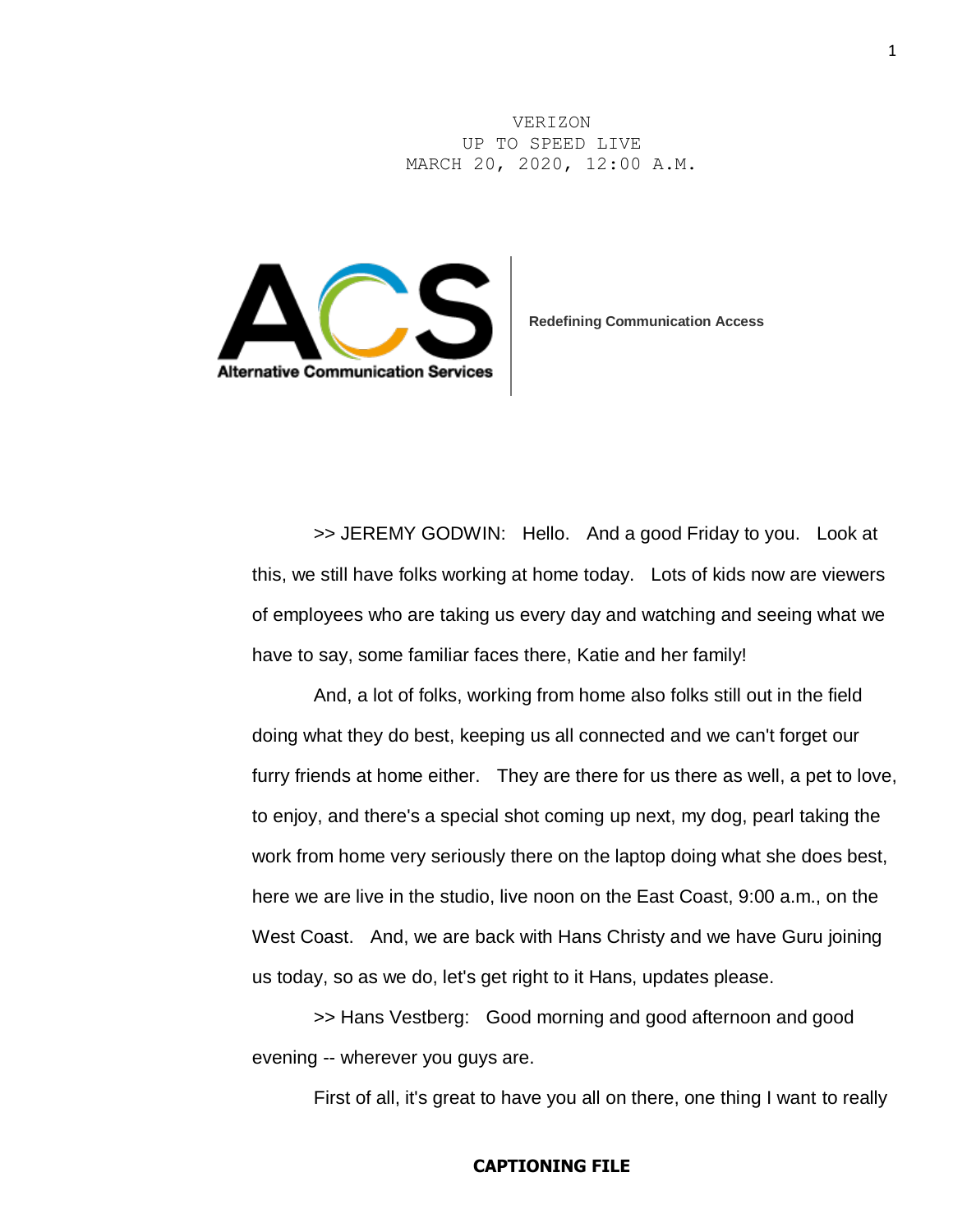thank you, is how many people are attending these up to speed live. And we have up to 30, 40,000 people, being on the broadcast, and, of course, a lot of replays as well. So that tells us that this is -- something very important that, Jeremy and the communications team is putting together every morning.

Towards what we're communicating. I always want to remind you, what our mission is in the crisis, and our mission is, of course, keep all of us employees, safe, and healthy. That's No. 1, and then secondly, keep the infrastructure up, that is very important as well. There's so many people, relying on it, I spoke yesterday, about all the people, I'm talking to, customers, really, rely on Verizon these moments, to operating and keep the country and many countries up running, by using communication.

I want to tell you a story from yesterday.

Hans Vestberg (Continuing): And I was on live team, to see very famous anchor Jim Cramer, he told me a story about that -- he called in to the Verizon customer care, on Tuesday or Wednesday night, had a big problem with -- his computer.

Somebody, that was called josh, helped him out. And fixed everything, it was the middle of the night and Jim asked him about what is your surname, because I'm going to tell Hans how great you are, and josh, he told him that this is our normal work, here, this is not a business, I don't want to give you my surname. I think that says a lot about our team out there. Thank you very much.

>> Jeremy Godwin: Thank you for that, and I think a great reminder. We have so many people, who are out, working from home, they're working in the field. Keeping people connected; so stick around for a special thank you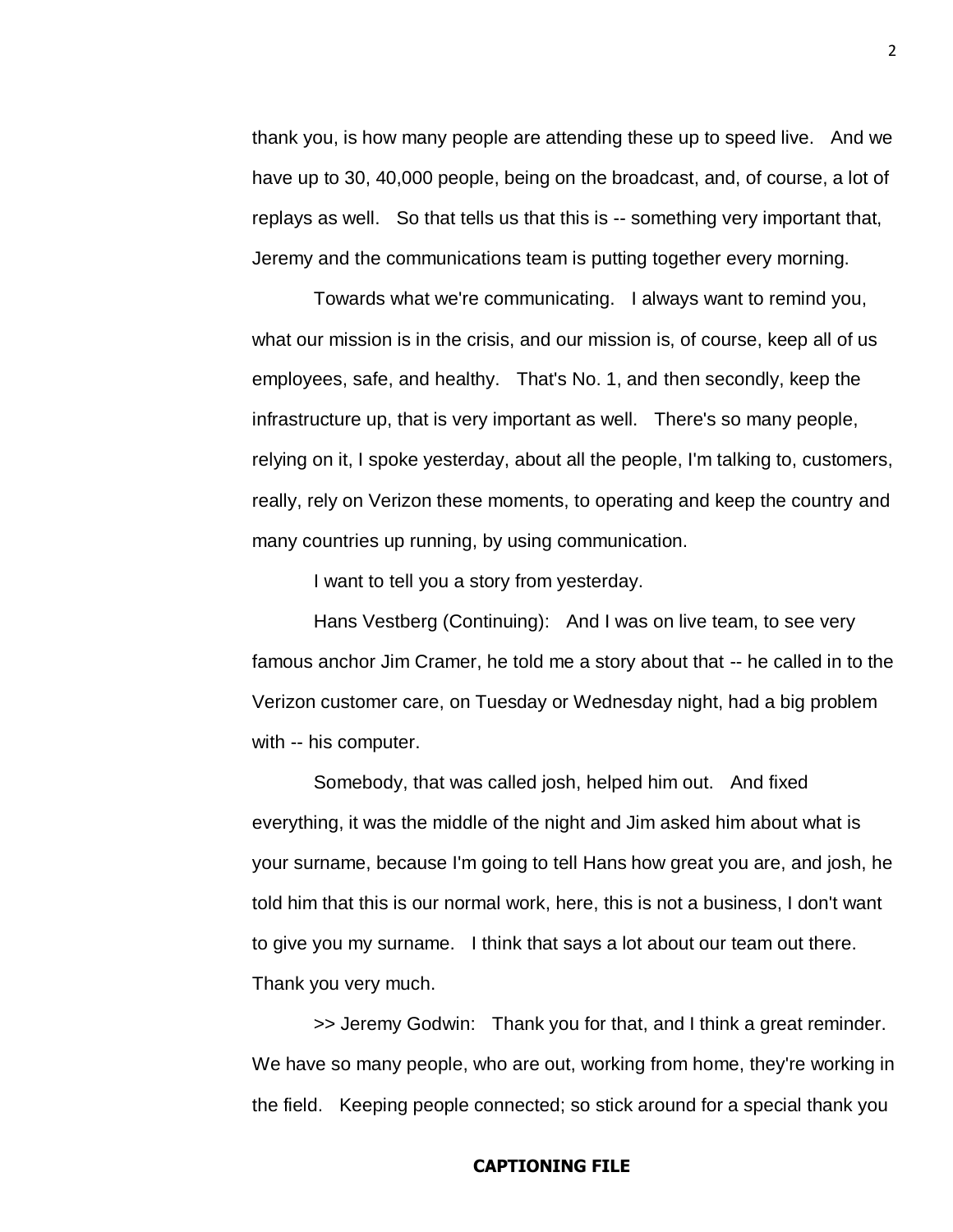message for them, at the end of our show today.

Like Hans said, we can't say thank you enough, so we'll say it over and over again.

So also joining us today, via, the Web here, we're going to bring in Guru from Verizon media, Guru how are things with you and the team and a special thanks to the yahoo finance team keeping people connected and folks around the world what's the latest with Verizon media today?

>> Guru Gowrappan: Thanks Jeremy.

I think you know this is who we are as Verizon, gives me immense pride to be with this family during these trying times, back to your question, look, first and foremost as Hans said, our employees and communities is very core priority for us, and at this point Verizon media, nearly everyone is working from home, they have a small number of employees in data centers and other critical areas, coming into our offices, maintaining those important services.

We are actively monitoring teams across the globe, like, our team in Italy -- we're now in week 6 of a complete lock-down and challenging situation as we all know, but they've done an amazing job staying resilient in these challenges times, and we're also working to help a critical few employees, like, Stephanie Goldberger who is in our native strategy team which new in Peru, where the country has closed the borders my message to all others who may be in similar situations, stay strong.

Stay calm, we are here to help, and we will get through this together and stronger. Of course, I'm massively proud of our team how they're handling the challenging working environment while committed to daily work for our customers, back to Hans's example as well for consumers, we continue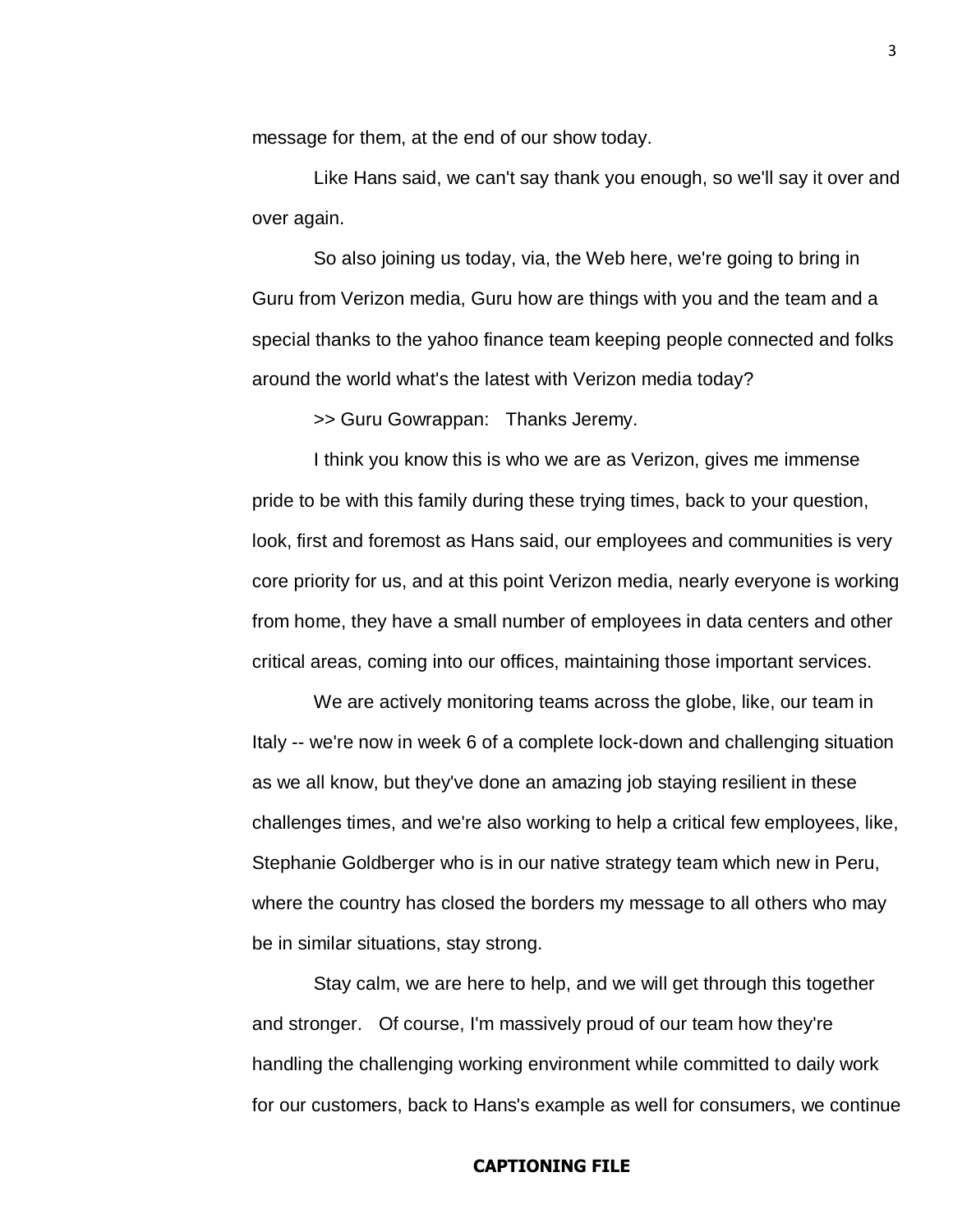to deliver trusted, content and news, with so much misinformation out there, more than ever consumers needs to more reliable and trusts sources that's why, you know, we created our coronavirus help page, linked across our entire ecosystem, teams are rapidly updated 24/7, tech and engineering teams have been doing a fantastic job of getting the hub set up quickly. But its functionality over the last few months and really being ready. We're also seeing, huge increase in our monthly active users, in key areas that are delivering some of these core human needs, finance, and news.

Throughout their ecosystem. You also see significant demand for our editorial talent to appear as subject-matter experts on publications "Good Morning America", CNN and other areas, that's a testament to the credibility of content and team we have.

And then on the B2B side publishers and advertisers side, team is doing a tremendous job connecting with our customers virtually, our sales team has been building on their partnerships and finding new solutions to meet their needs, ad and video platform continue to deliver, seamless experiences.

As the teams monitor, performance and traffic closely, and as we -- as we're all focused on now, how we can help, the society at large.

So not only are we keeping our communities connected and informed, but we also look outward to help other organizations, donating, ad space to World Health Organization; and also planning doing on more with that donation, so more on that soon.

>> Jeremy Godwin: You talk about your team figuring out new ways to work, caught up with Erin Bigelow from your studio team, I want to play a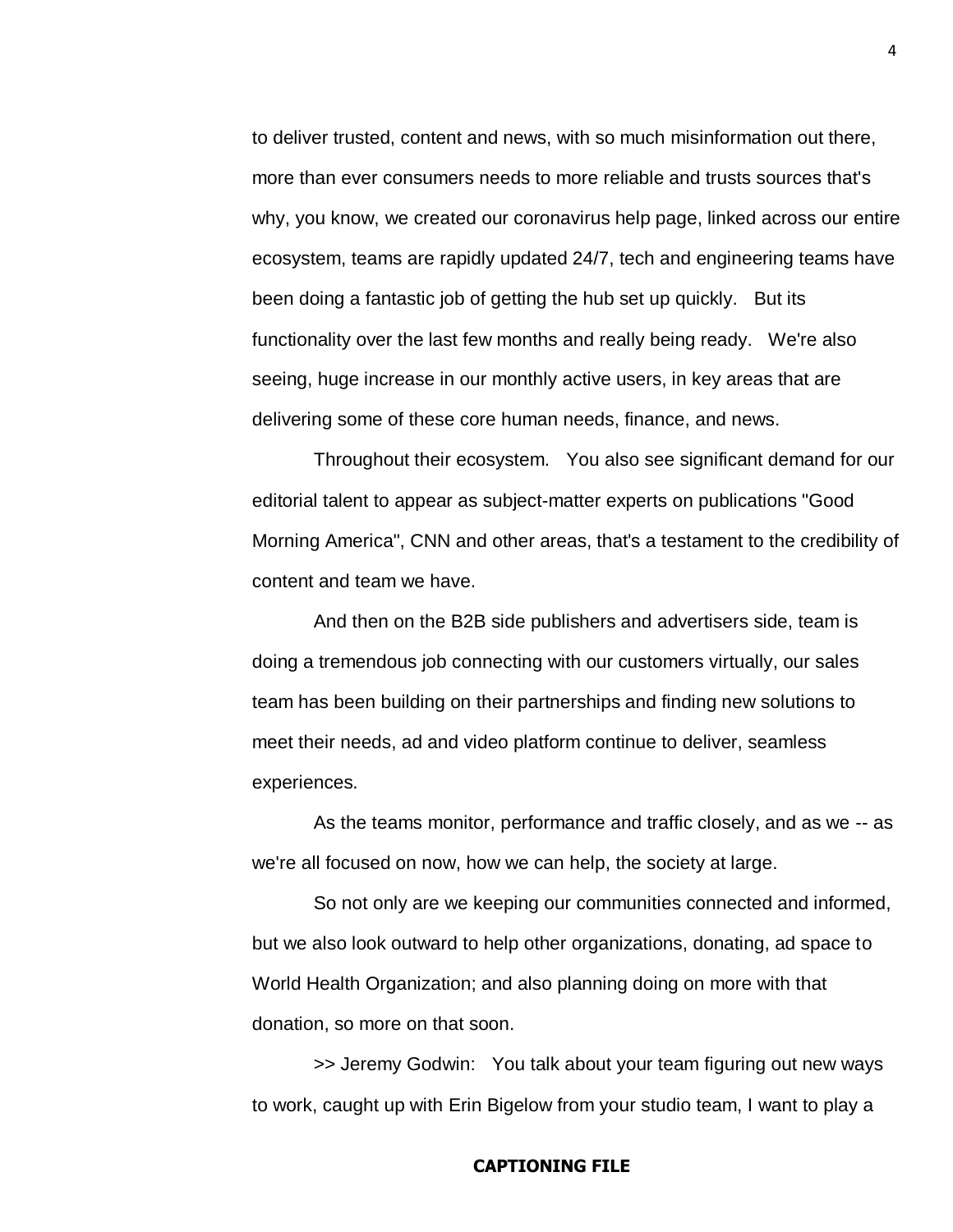quick sound bite from her, about how they're keeping yahoo finance on the air right now.

>> This, forced us to move really quickly, to get really creative, really fast.

These last couple of days, it's felt like we're doing everything we can, to save the life of the product. As yahoo finance, the show must go on, and it did. And people got their financial news, as they know and trust, Yahoo! Finance to be able to deliver.

>> So important for those reminders of everything that's out there. Christy, joining us in the studio today, Christy what's the latest that you have for our employees around the world.

>> Christy Pambianchi: Thanks Jeremy and thanks for all the V teamers tuning in to watch. I think obvious we're at the end of our daily broadcast, very excited as Hans mentioned to know this is reaching so many of you.

We're in high uncertainty. And in times of high uncertainty, we know that there is one thing we want you to know you can count on, and it's that the leaders of Verizon are here, working every day, and meetings that Hans is holding to make sure that we're doing all the right things for you and for our customers, around the world.

So, we -- with that, in mind overhauled the employee Web Page yesterday, got a lot of great feedback from you, there's a new ask, Christy button, if there's something you see that you still need, write me. We have got 160 messages overnight. Answering of those many of that is on the Web Page, obviously, we can keep formatting is so you can access more readily.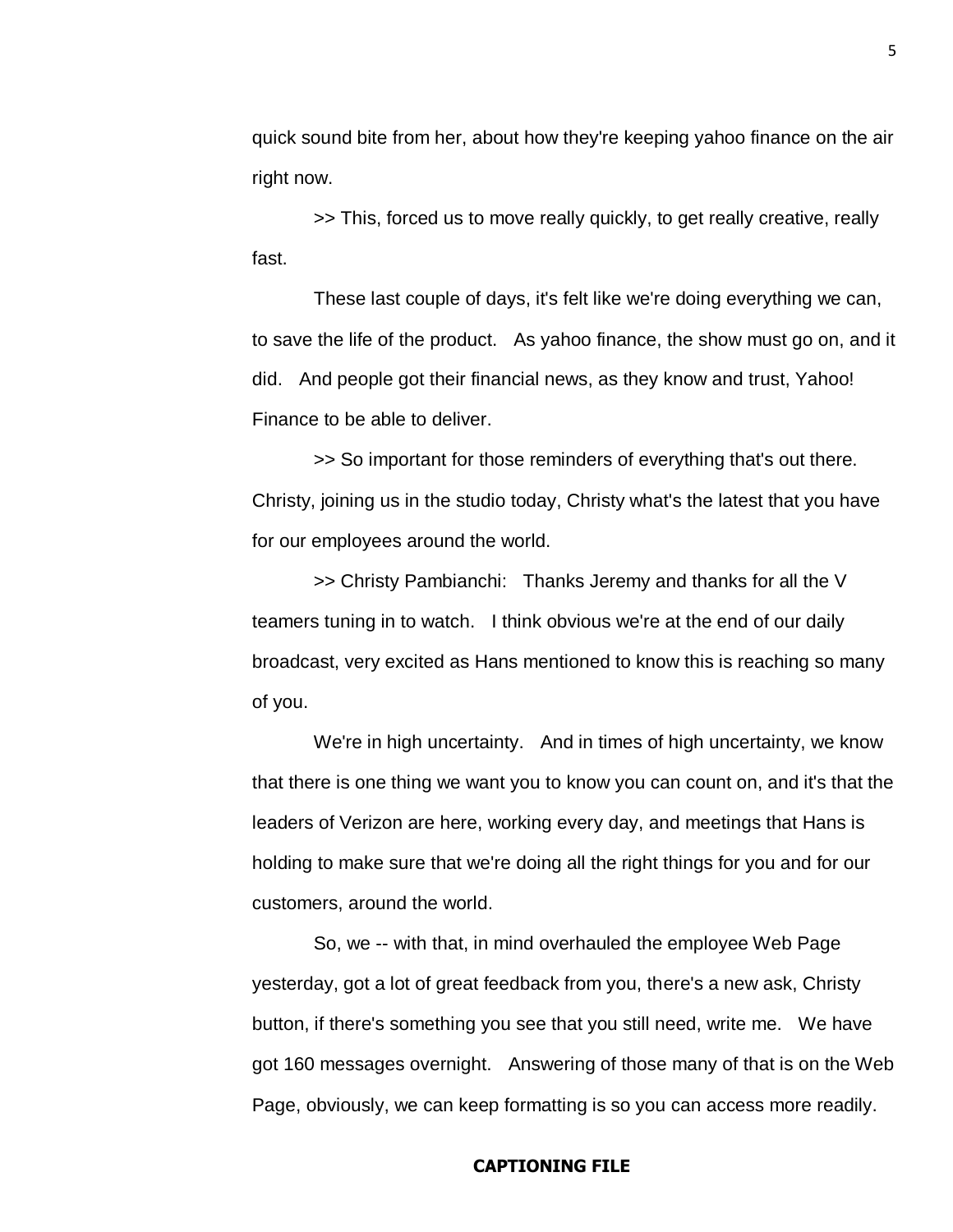In addition, many of our retail employees were asking how to access that. So you'll be getting instructions, emergency notification system, because we wantlife our V teamers connected into the latest on what's going pon with COVID-19, how it affects us and you, and I also want to share, we have, you know, if we look back, where were we a week ago? We really just began to embrace what was coming at us with COVID-19 around the world, and we have just moved, and really lived, the premise of being Agile, we now have as I mentioned, earlier this week, been dramatically moving work-to-home, and shifting ways that we do work that cannot be done from home, so if we look Guru has mobilized the majority of his organization to work remotely. Similarly in VBG approaching 90%, most of our corporate teams are now remote and now when we look at what we're doing with the network operators, who as you heard from Hans earlier we have roles that have to be out there. These are considered critical infrastructure for governments around the world.

We've worked to get garage homing so folks can stay at their home and not have to come to the central garage and we've prioritized the dispatch calls, Kevin service and his team, Gina are out there communicating that and seeing that flow through to the calls that are about critical connectivity to the homes, and finally Ronan and Krista and their teams you heard from him earlier this week continuing to make dramatic moves to take offline distribution points and stores that are not critical, but also making sure as entree into our network, to get physical support. I want to say thanks to all the V teamers and leaders finding new ways of working, we're also going to be running additional information for ways you can do connectivity ways to manage remote teams, ways to keep people connected and also offer employee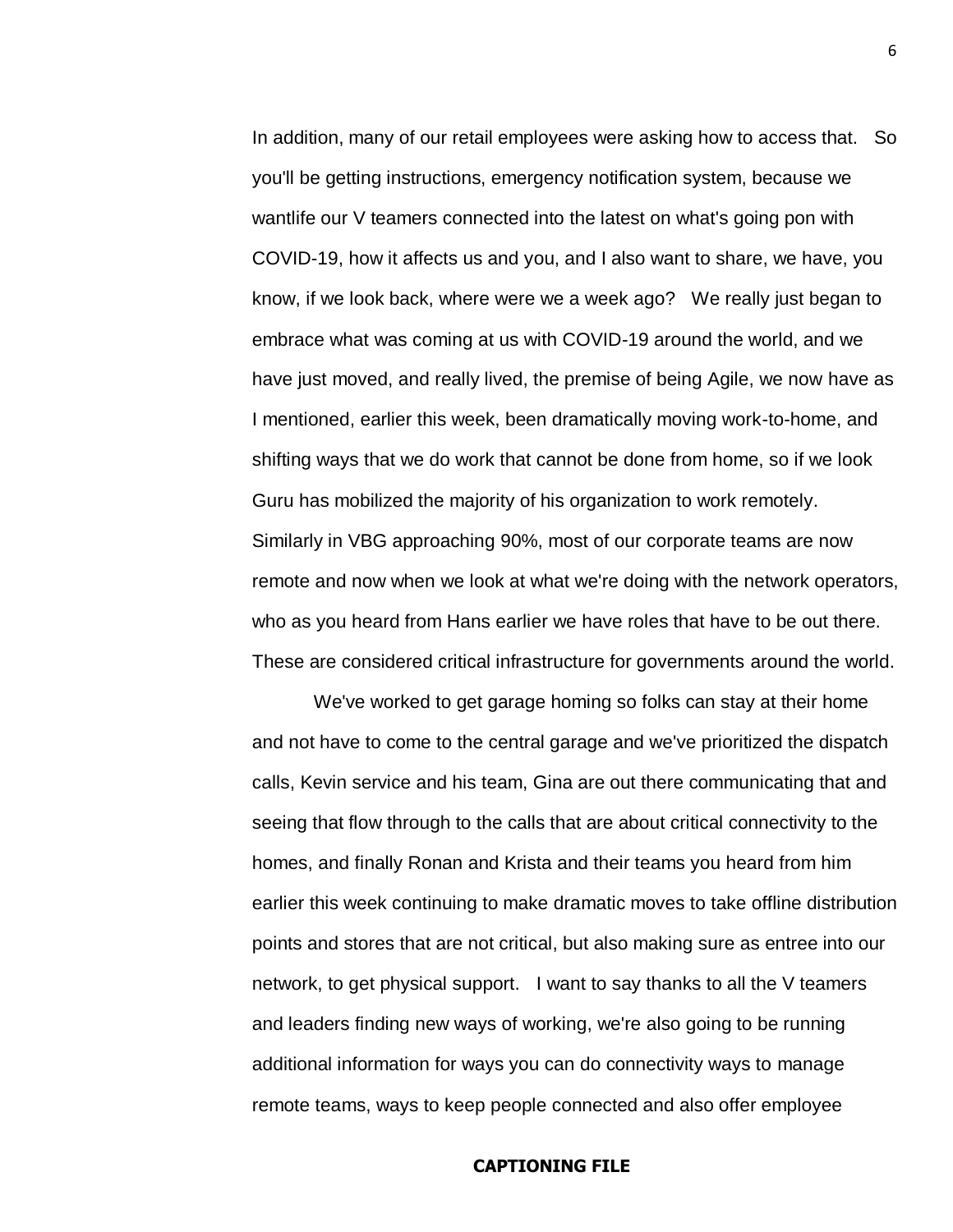assistance services via WebEx or other platforms you can use for group communications over telecommunications.

So, really trying to stay connected to all of you in this time. Thanks so much.

>> Jeremy Godwin: Christy, thank you so much, let's jump into some questions and answers, obviously, you can always send your answers e-mail them to us live@Verizon.com also taking the questions making sure they get answered. Hans you were CNBC, Gwendolyn wants to know, how is this impacting us financially, what's the message you're sharing with the market right now.

>> Hans Vestberg: What we've said with the market, it's too early is this going to have a material impact on our business, of course, we -- there are things that are going to be changed but it's too early to say, but I also share -- and yesterday when I talked to -- to the market, it was basically saying that hey, this is going to be very tough time. Going forward. What I feel is that, we as a company, with everything we're doing, we're going to emerge even stronger out of this and you need to have that with you as well.

I think given how important, communication becomes, and how great we are on that, and how great, employees are, we see that. It's hard to see right now. It's going to take some time and that's -- I'm the first one to admit. But we cannot lose the faith that we are going to be an even stronger company coming out of this, uncertain about it, that's what I tell the market and the customers, we're doing that as well.

So that's why I also stress all the time how we are work as a leadership team, and how I know that many of you, are working out there, you deal with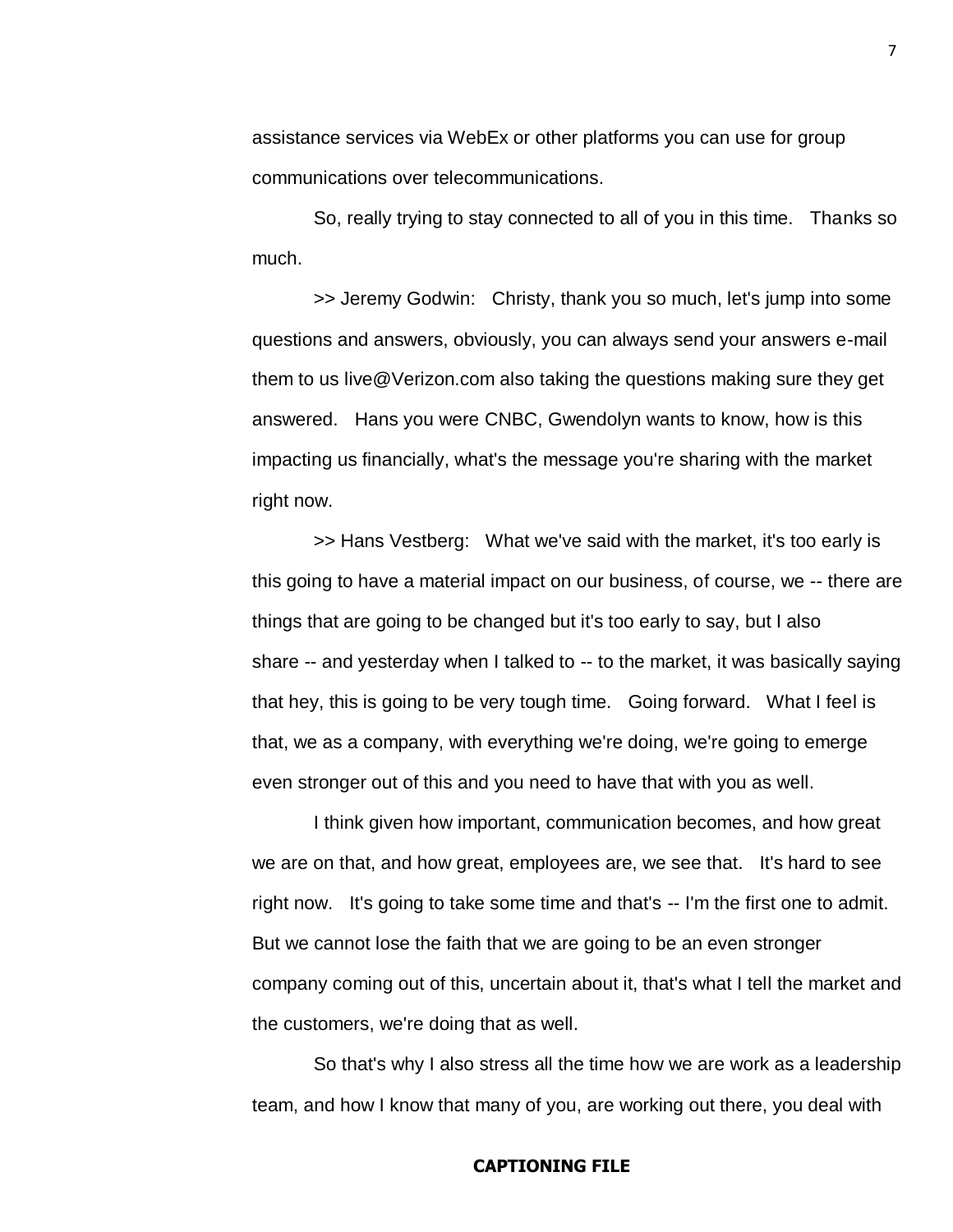these -- pandemic and the special circumstances, but you're also trying to have the business as issue continued around this company forward, and I think that's a big differentiator, we are dealing with this right now. And we just need to continue to do it. That's how I talk to the market, and I think that the market understands us and they think that we're doing the right things.

>> Jeremy Godwin: You mentioned new ways of working talking about the folks working from home, I'm talking a colleagues from Verizon media special guest today, Uwy Suggs is on the team there.

She's working right now, with two little kids, there, helping her, Uwy, what have you learned over thus week how you can prioritize your work and still meet the demands of the business?

>> Uwy Suggs:

Yeah, Jeremy, Hi, everyone.

And we definitely have had a fun week -- new to this and -- figuring it

out. I would say, you know, just, like, -- all parents have a tough job.

And we just have been balancing the best week, we have a really strong morning routine.

And into the afternoon, so being adaptable, I would say.

Encouraging our kids, to take responsibility.

These girls, they know what's going on right now with coronavirus, and they -- are helping our family so much, right, girls?

>> Yeah!

>> Uwy: That's Mr. Jeremy, last but not least, I would say take the help, all of us have been banding together all of us parents, special the Covid parenting slack channel, and everybody has been creative to help each other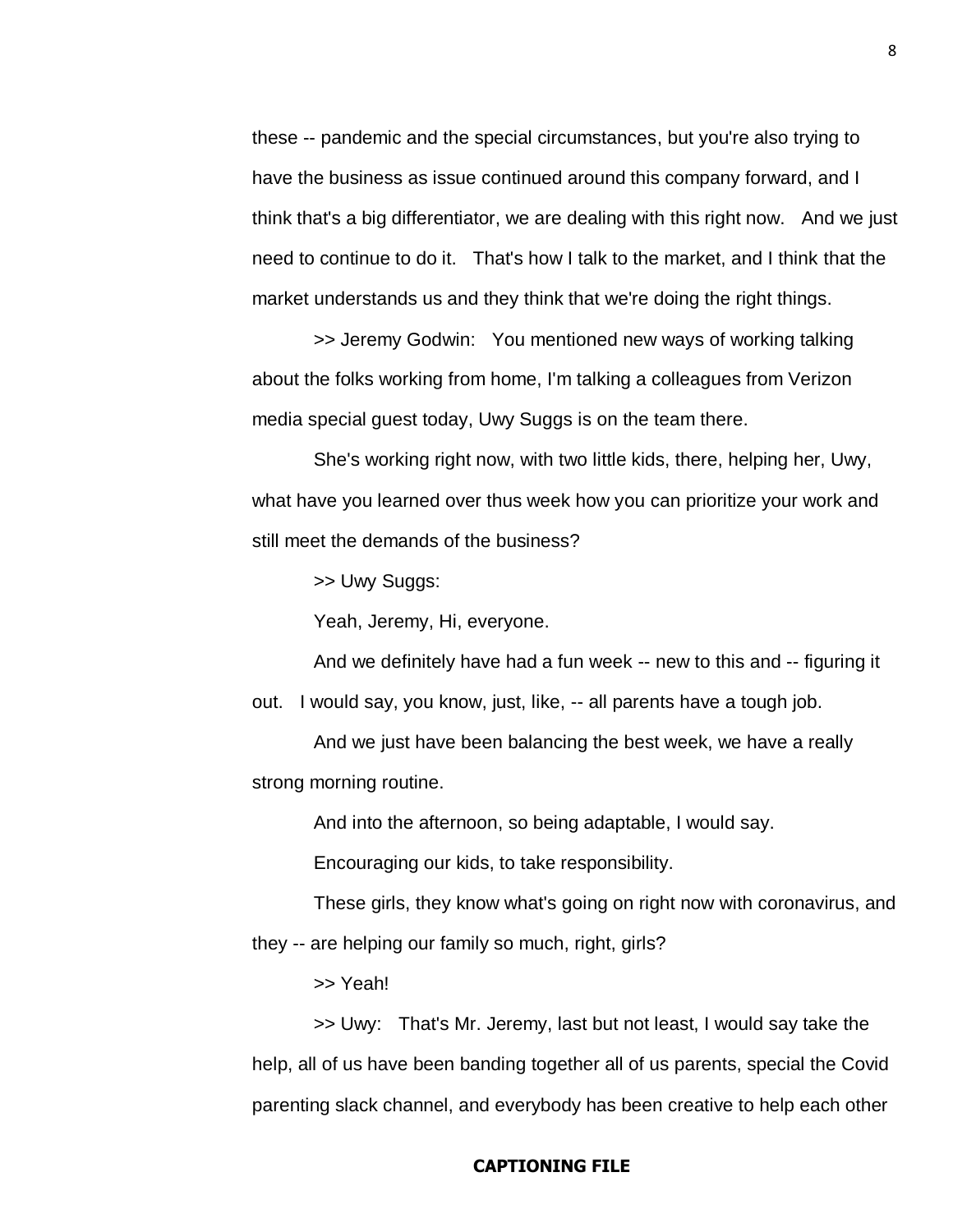out. There is a parent power for the kids spreadsheet that you can sign up and lead a 30 minute session for all of our kids -- it's really fun to see that. So it's been great so far.

>> Jeremy Godwin: Uwy thanks so much for joining us and for sharing the moment. I appreciate everything you're doing over to Christy for a quick question, and then to Guru.

>> Talking about shelter in place, I know, governors and governments are announcing that right now. What do you want to tell the employees?

>> Christy Pambianchi: In times of uncertainty we see governments around the world and leaders in the United States looking to do things they can do to drive containment strategy and do everything they can to minimize the rate of transmission, and so I think the first thing everybody needs to know is no matter what we comply with rules and laws around the world, and that you can take, good solace in that and you'll receive advance notifications and other modes of communication if something happens that affects you personally. We very recently, after 11:00 last night eastern time, and just a few minutes as I was walking into the studio here, to meet with all of you, different governors in the United States, are looking to make changes.

However, telecommunications is -- is called out as one of the 16 critical infrastructures required to sustain the economy. So that healthcare, and pharmacies, and transportation -- food, and other things like that can still stay connected and citizens can be served in this crisis, so we're, of course, getting to that bare-bones minimum that we need to be able to support that. Which we've been doing all week as we move to our aggressive work from home strategy, and so we just encourage you to hit the Web Page, check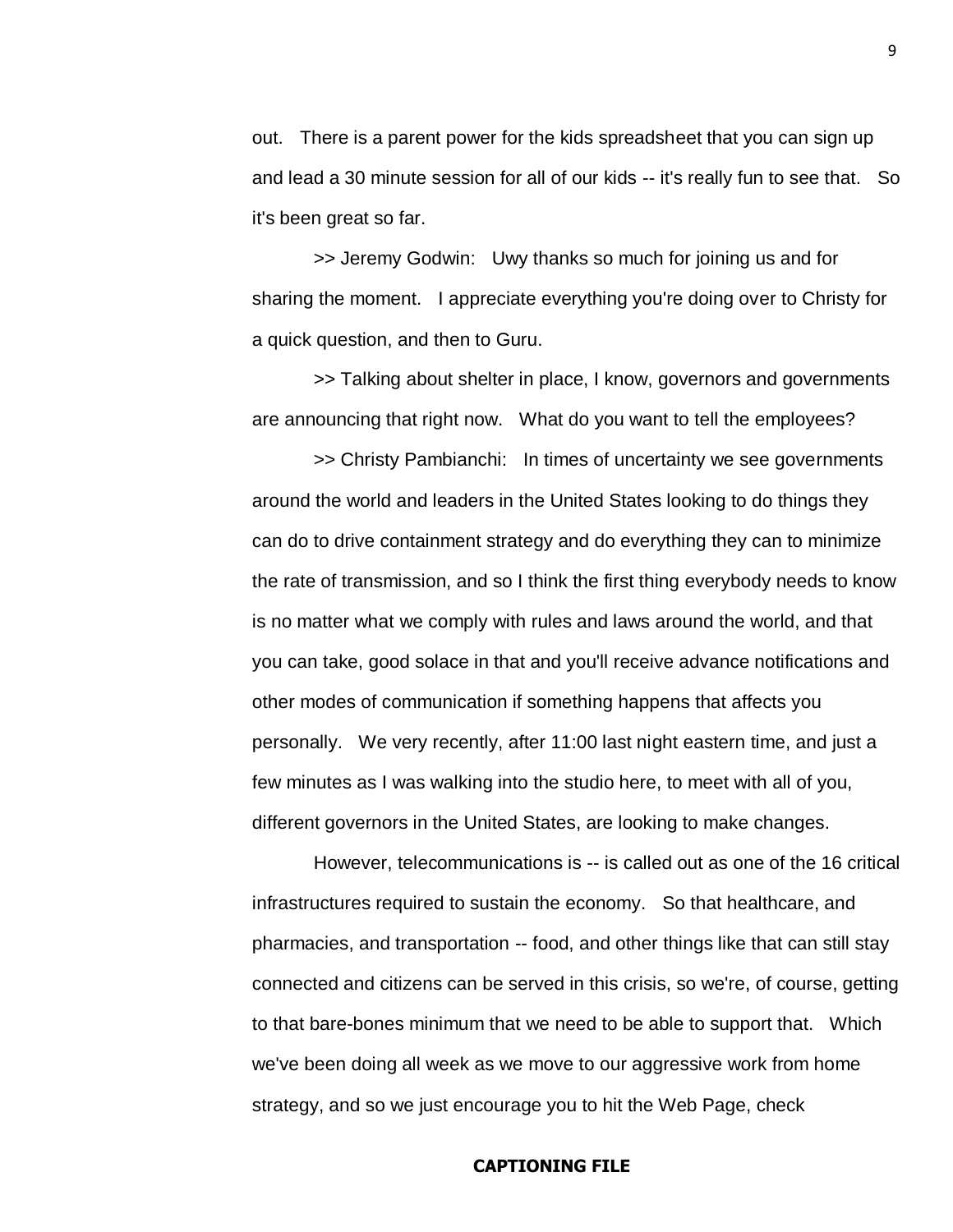your -- know if something happens we're, of course, complying and reach out to your supervisor and hit that in box for us so we can answer you if your questions are not answered.

Jeremy Godwin: Thank you, we'll go to Guru, and mentioned it being the source of truth for so many people in this, how are you and the team at Verizon media continuing to take a leadership role in what people are seeing and how they get that information, Guru?

>> Guru Gowrappan: Look, you know, one of the things, you know, the best part out of this when you hear Hans Christy and how our teams are working through a times of crisis, when we often see the best in people, Verizon media, we want to be looking, ahead to proactively address the changing needs of all of our stakeholders, paying close attention to how market businesses consumer behavior continues to evolve and impacted by COVID-19 so we can effect a shift. COVID-19, the coronavirus I talked about is a starting point, drawing tens of millions of consumers every day as a new source, we'll -- you heard about Yahoo! Finance what's they're doing, Yahoo! -- we talk about mental health a little bit here, right? How do you support each other being sitting at home, and make sure we are staying healthy physically and mentally? Communication and staying in touch with people -- is even more important. Virtual -- it plays a very important role.

Yahoo! Mail does. We are in an interesting part in terms of going deeper and created the trusted content. Helping businesses as well. As I mentioned earlier on B2B side but a lot of the community we're creating through Yahoo! Mail.

>> Good reminders and Guru you talked about mental health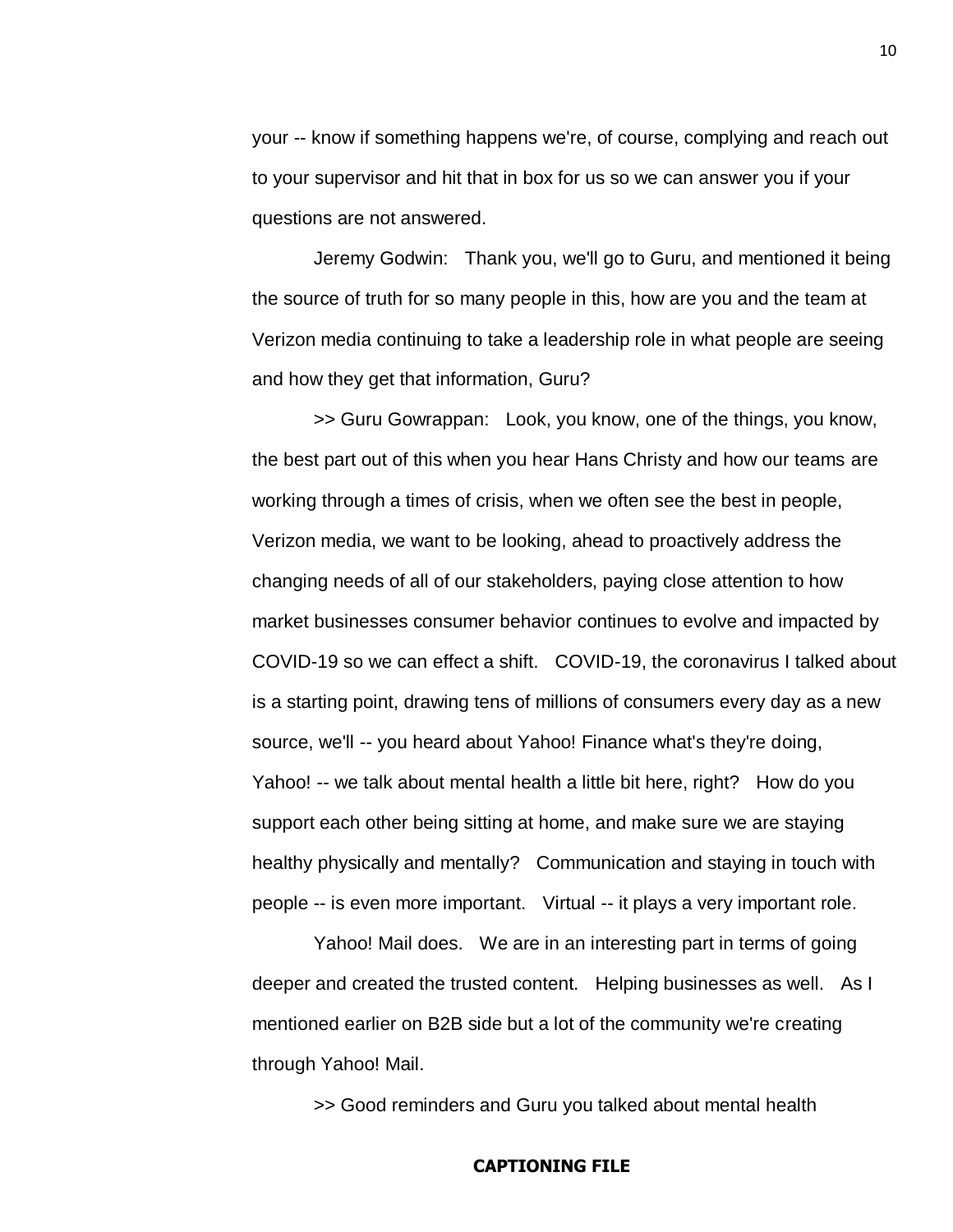yesterday we heard from Tammy and we've been hearing about it all week, and ways to stay in touch with people. That's a great reminder. How has your day changed so you make sure you're mentally focused in, I know that's something you care about not only this but year-round.

>> Guru Gowrappan: Look, this is something I've been talking about with our team in our daily Q&A sessions, we, of course, we want to make sure we're delivering on our customer needs, but also we need to be taking care of ourselves and look out for one another. Now more than ever we need to approach our situation with understanding and compassion, you've heard that from all of leaders and everyone is going through a lot and we just need to be there for one another. In terms of me and -- take breaks, exercise, actually, in a weird way you can even be more healthier now, even though you don't get to go out and do things, taking breaks meditating, exercising if there are not back to back meetings with Hans, five minutes, at least, take a quick meditation if I can, but also, the other thing, you know, I'm going to do this weekend and reach out to your friends and families, text messages call them, I have been doing that more than ever and I think to be honest, it's making us feel much more closer and connected. That's huge, and I think, the -- this is the most important topic for everyone, making sure what we do, but also sharing it with our customers, if anyone wants to see the content there, the team has been delivering a lot of tips in terms of lifestyle and mental well-being and working from home, I advise everyone to check it out. And we'll continue to share that across the company but also for our customers.

Jeremy Godwin: Guru, thanks so much, Christy I know we talked about it briefly yesterday, you know, times like this, bring out the bad in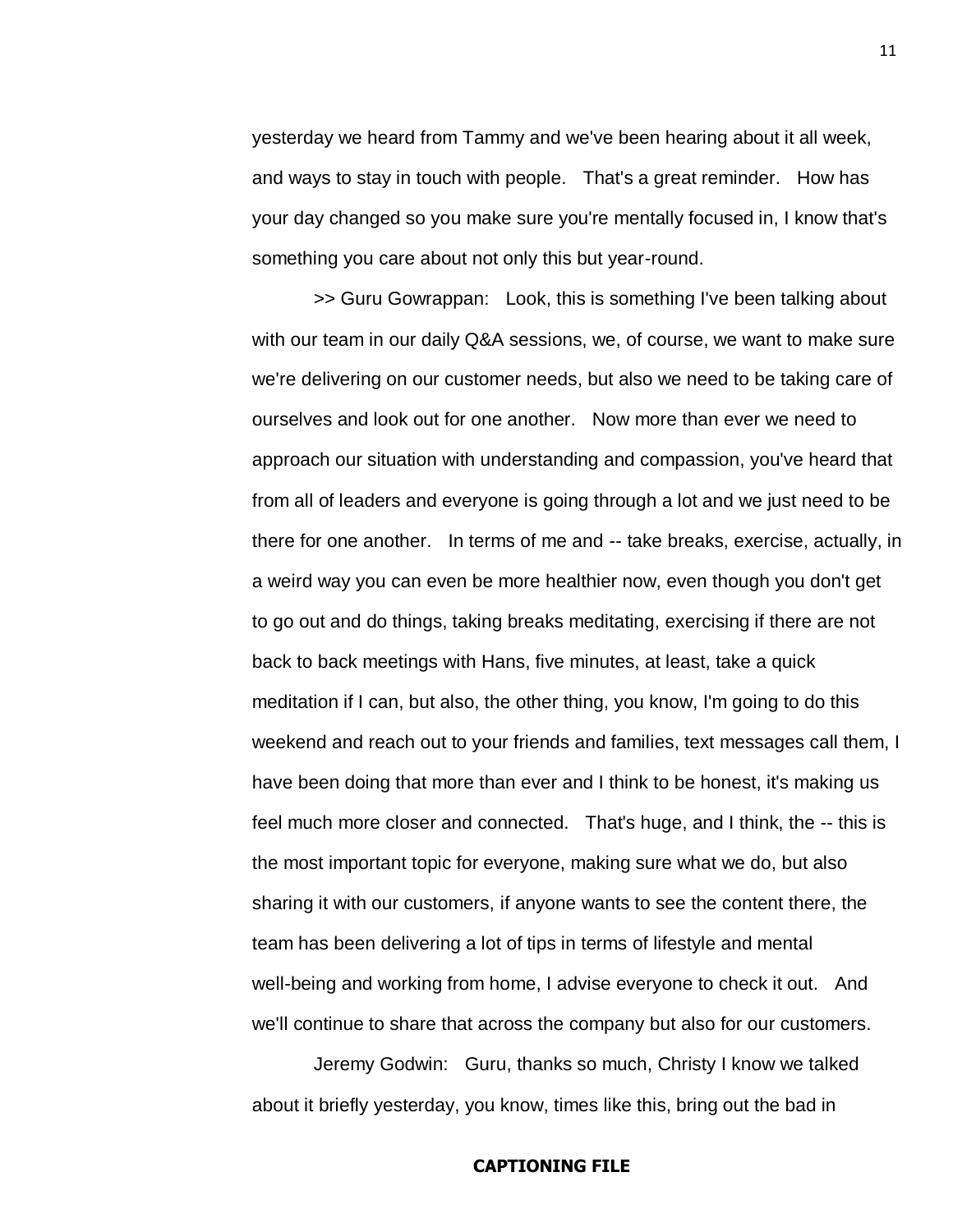people, unfortunately.

Tammy said we're seeing an increase in phishing and different cybertype things against our customers, employees may be seeing that as well. What can we do to make sure our employees are safe at this time, from a phishing and cybersecurity standpoint.

>> Thanks for the question and thanks for the folks asking that question on the live question, box, I think now more than ever be safe. Don't click on linking you don't recognize, for sure don't give out personal information, this advice not only to protecting Verizon's information but protecting you individually as a citizen, so if you receive a communication or e-mail or text asking for your national I.D. number or your Social Security number, or banking or financial information, you should not -- strong recommendation is don't provide that.

And find out and verify that those sources are accurate.

Please follow our recommended security protocols for accessing Verizon information, and don't give your passwords out to people you don't know, and just use all those basic things that you know are typically good, safe, precautions and our IT teams are on high alert with our CISO teams and that would be our advice for V teamers.

>> Cyberinformation security organization you're talking about. Jeremy Godwin. Hans a question keeps coming up with data hot spots what's the latest on that.

>> Hans Vestberg: I think what we have already done, is looked around our network, especially if you think about the broadband network, the Fios network, there are basically no limits on it. That's -- that's no data caps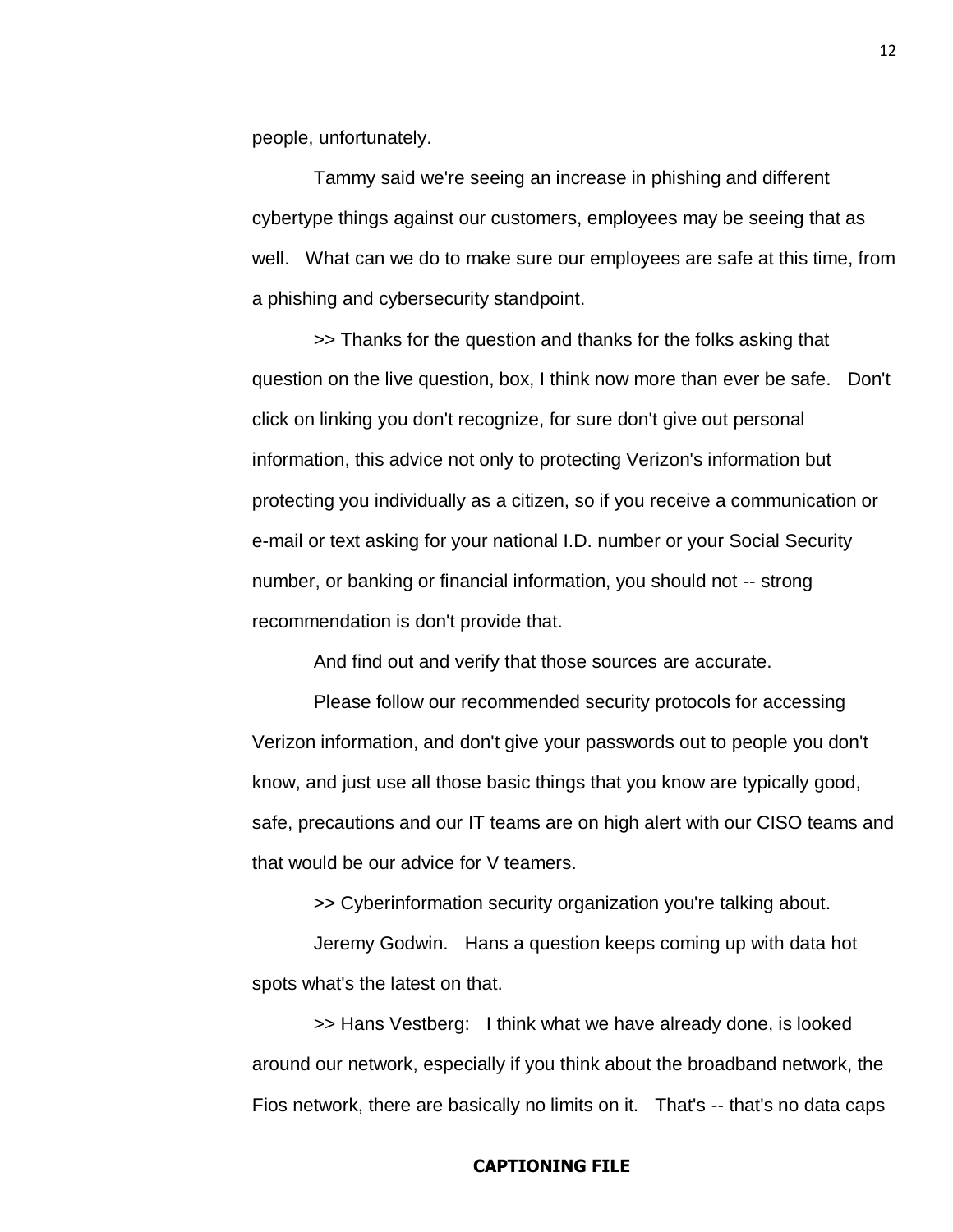at all. What we're also -- of course, the majority of our customers, on the wireless or a big portion of them are unlimited. That combination, of course, we're following very closely and then we have our priority that Tammy talked a lot about yesterday, priority with first responders et cetera.

So we're monitoring that at the same time, to see if there are actually areas where we need to do more -- work, for communities, that really needs it.

And we -- 24/7, I can tell you, they are looking into this, every minute, now to see if something happens and we will see that we come up with solutions, to keep all our communities and customers up running.

Jeremy Godwin: And a big part of that is our retail stores, Christy, what's our latest update as far as closures and how we're operating our hours? I know Sundays, obviously, we're not going to be there this weekend, right?

>> Christy Pambianchi: Krista and Ronan and their teams have really looked across and said how can we balance having access points for people to come in to get devices or support they need to enable their work or school from home strategy or small businesses that come in and rely on our stores, and distribution centers to get the products that they need to run their business in a a new environment. Looking at geolocations and using AI, to look at what stores make sense to keep open.

As of this time yesterday, they had already taken, upwards of almost a thousand locations offline, and -- over 500 of our own stores, included in that, and now they're looking more aggressively at how does that apply for some of the states that are looking at even more restrictive shelter practices.

And then we also have, a lot of processes for employees to tell us how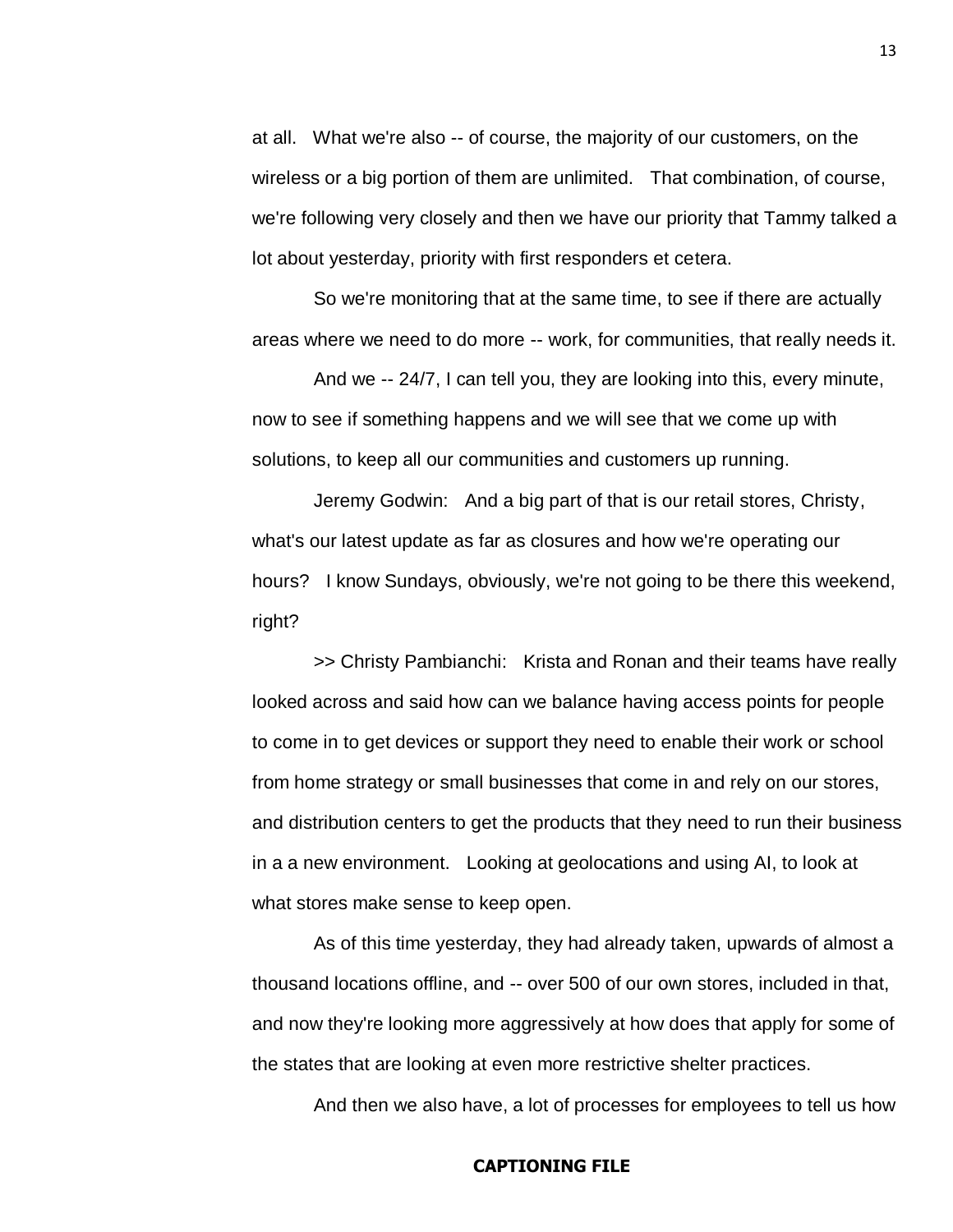they feel about the schedules. And with the reduced crewing, we're only letting one person in the store per employee, in the store; practicing social distancing.

And so I feel that we continue to take measures to reduce, the public exposure, and, at the same time, try to make sure we have connection to the market.

Jeremy Godwin: Good thank you, as we're nearing the end of this Hans final thoughts as we go into this weekend?

>> Hans Vestberg: Going into this weekend, we will, of course, take the up to speed live, this weekend with viewership we're back Monday morning but we'll not take a leave from it, of course, the updates that Krista is doing on the resources, if anything happens you have it. Now we have the app, as well so you can ask every question you want to have there.

So I think that -- there, you have all the communication you need. I we will update it flawlessly this week on whatever is happening, and then we're back on this "up to speed live" on Monday, but it's also important. But with the weekend -- we spoke yesterday, this is times when you really need to connect with all your families and friends as well, and I really encourage you to do that in these times, if that's going to be virtual, I -- I encourage you to do that. As well, because ultimately, you're getting that small SMS or that call is going to be so important.

Finally: I would like to end up with in times like this when you're a leader you need to lead.

And I think we're leading as a company in this crisis. Leading in the forefront for all of our stakeholders.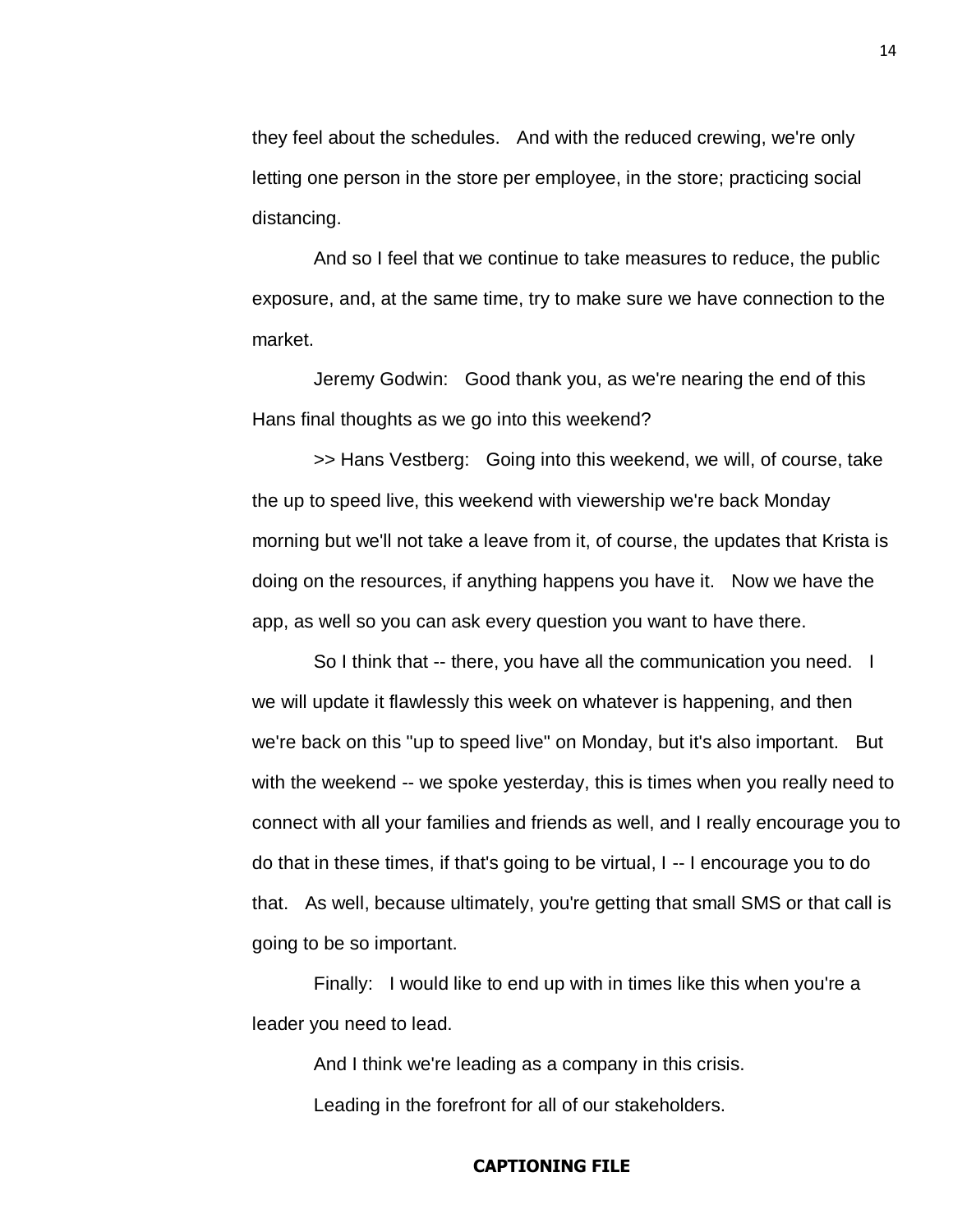And my job, together, my executive team is to continue the lead. And be the leader, regardless of circumstances, and right now, we have circumstance that's really tough, with this pandemic, we're going to leave through this and come out stronger from it. That's our conviction and that's how we'll approach every day here, thank you for everything you're doing, it's just amazing, thank you V teamers.

Jeremy Godwin: Thank you Hans for the leadership. And I think when you see the leadership from top to bottom, Christy, thank you, Guru thank you, and we're ending today, with a way to say thanks to so many of the folks, so many of our V teamers around the world, who are working, day in and day out. You have amazed all of us, we heard great story that Hans shared yesterday from Jim Cramer, we're going to end with a thank you video, if you want to share a thank you video, we're not requiring this by any means, it's always nice to share thanks with folks you can, obviously, tag us on social media, use #forwardtogether, I thank you, we will be back with you Monday at noon, let's close with this thanks.

#### [MUSIC]

>> here's a shoutout to all you who make this possible, for my high school seniors,

through their remote learning.

>> It depends on what class you're working on.

>> Psychology, statistics.

>> Gym class.

>> Like our oldest like the others he's been gaining up a storm, for my wife dawn, she's been going through chemo so we're trying to be extra careful, dawn works for a large nonprofit keeping her team virtually connected so they